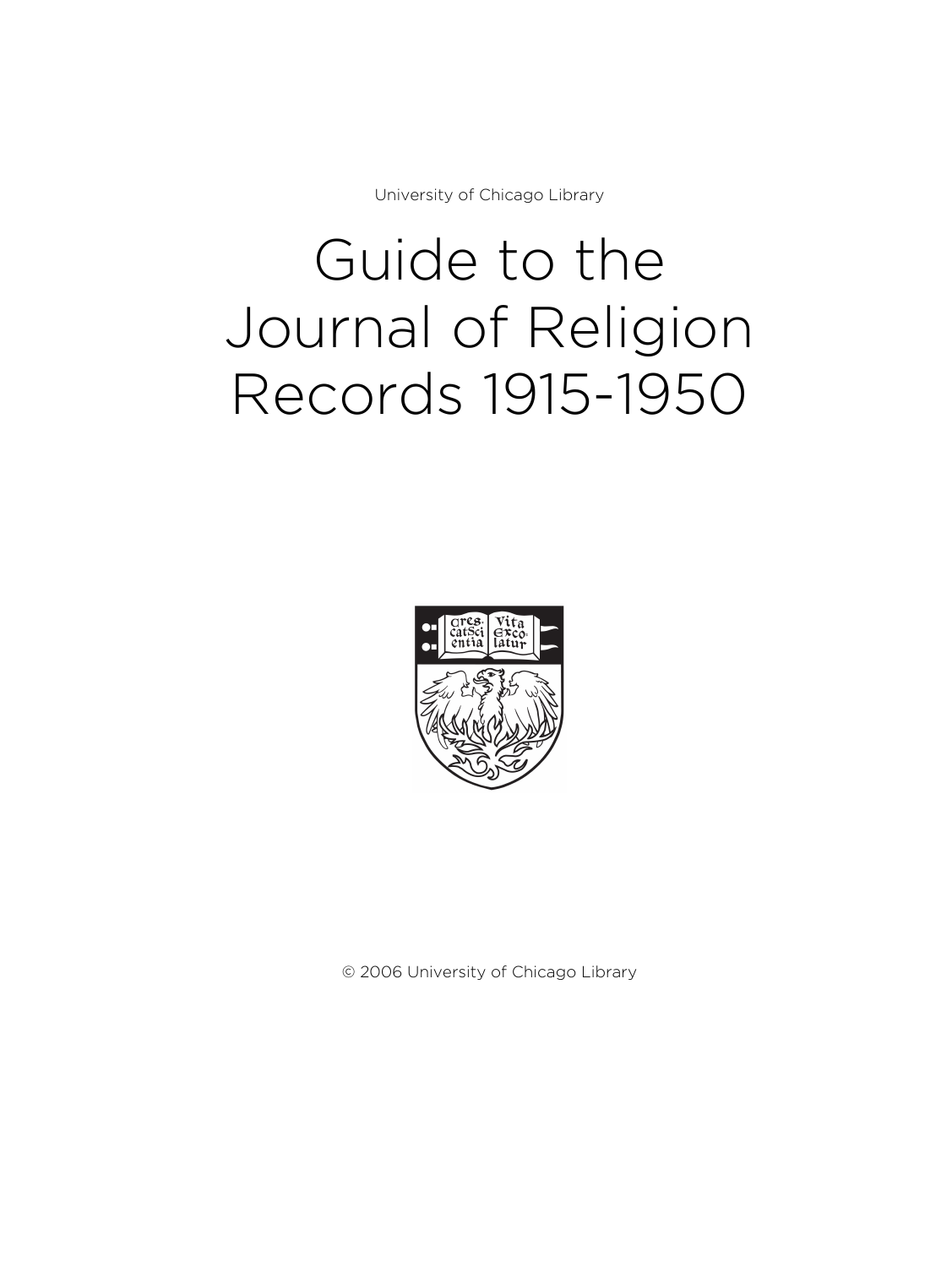## **Table of Contents**

| Descriptive Summary                                    | 3 |
|--------------------------------------------------------|---|
| Information on Use                                     | 3 |
| Access                                                 | 3 |
| Citation                                               | 3 |
| <b>Historical Note</b>                                 | 3 |
| Scope Note                                             | 4 |
| <b>Related Resources</b>                               | 4 |
| <b>Subject Headings</b>                                | 4 |
| <b>INVENTORY</b>                                       | 5 |
| Series I: The Biblical World Correspondence            | 5 |
| Series II: American Journal of Theology Correspondence | 7 |
| Series III: Journal of Religion Correspondence         | 9 |
|                                                        |   |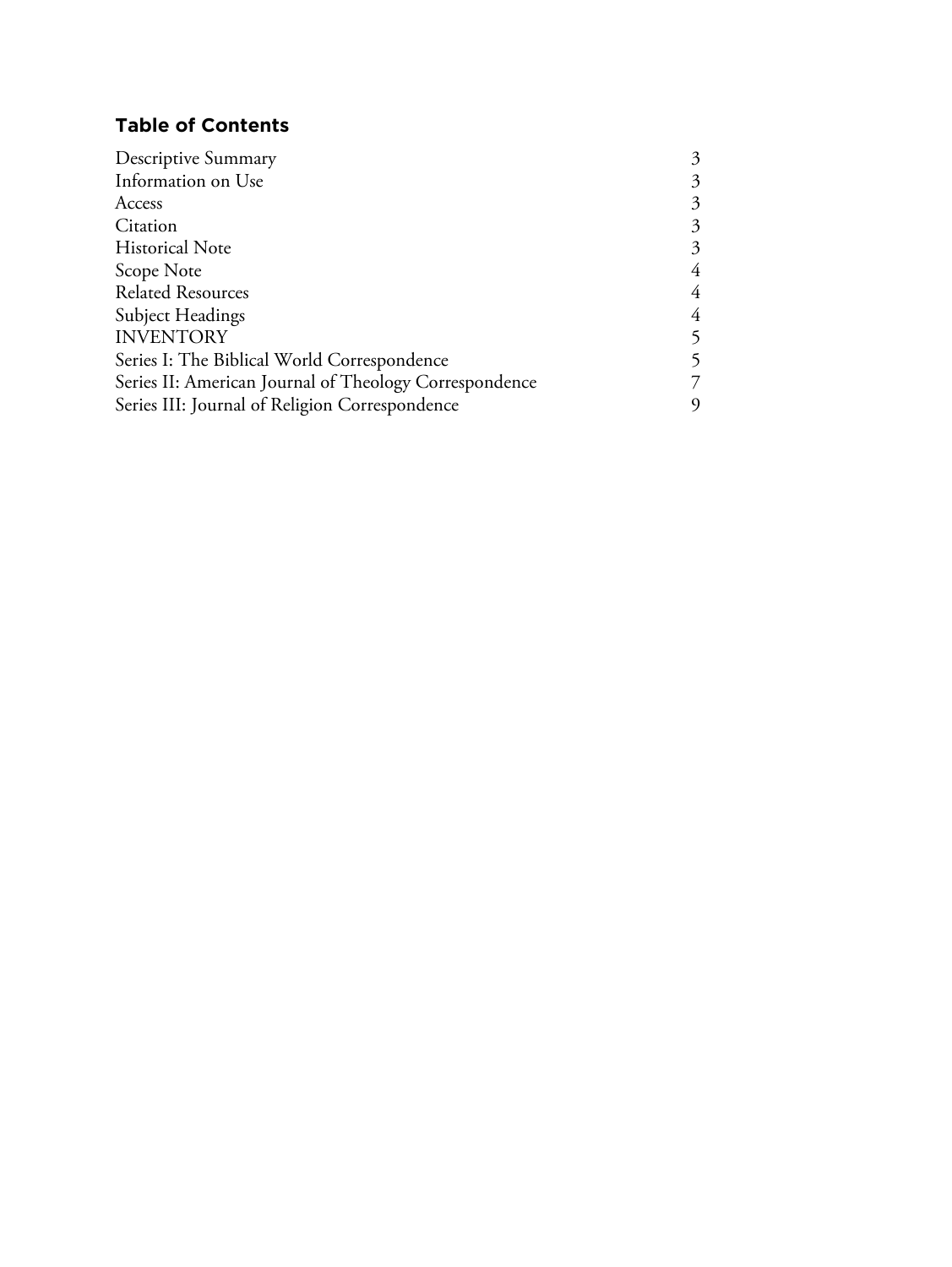## **Descriptive Summary**

| <b>Identifier</b> | <b>ICU.SPCL.JR</b>                                                                                                                                                                                                                                                                                                                                                                            |
|-------------------|-----------------------------------------------------------------------------------------------------------------------------------------------------------------------------------------------------------------------------------------------------------------------------------------------------------------------------------------------------------------------------------------------|
| <b>Title</b>      | Journal of Religion. Records                                                                                                                                                                                                                                                                                                                                                                  |
| Date              | 1915-1950                                                                                                                                                                                                                                                                                                                                                                                     |
| <b>Size</b>       | 10.5 linear ft. $(21 \text{ boxes})$                                                                                                                                                                                                                                                                                                                                                          |
| <b>Repository</b> | Special Collections Research Center<br>University of Chicago Library<br>1100 East 57th Street<br>Chicago, Illinois 60637 U.S.A.                                                                                                                                                                                                                                                               |
| <b>Abstract</b>   | The Journal of Religion Records consist of correspondence from the editorial<br>offices of the Journal of Religion and its two predecessors, The Biblical<br>World and the American Journal of Theology. The correspondence concerns<br>articles and book reviews submitted, subscriptions, budgets and financial<br>matters, and printing arrangements with the University of Chicago Press. |

### **Information on Use**

### **Access**

No restrictions.

## **Citation**

When quoting material from this collection, the preferred citation is: Journal of Religion. Records, [Box #, Folder #], Special Collections Research Center, University of Chicago Library

## **Historical Note**

Founded in 1921, the Journal of Religion was part of a long lineage of religious history and studies journals. One of the journals that the Journal of Religion grew out of was The Biblical World, which in turn was a continuation of a journal founded by William Rainey Harper in 1882. First known as The Hebrew Student, it was re-titled The Old Testament Student and The Old and New Testament Student before becoming The Biblical World in 1893. Harper edited the journal until his death in 1906. The position of editor passed first to Ernest DeWitt Burton, then to Shailer Mathews in 1913. The journal solicited articles on Biblical scholarship, examining historical subjects as well as current religious issues. It was aimed at a popular rather than a strictly academic audience.

Founded in 1897, the American Journal of Theology featured articles of a more technical and scholarly nature than The Biblical World. The title page stated that the "Faculty of the Divinity School" edited the journal, although by 1915 it was acknowledged that most of the faculty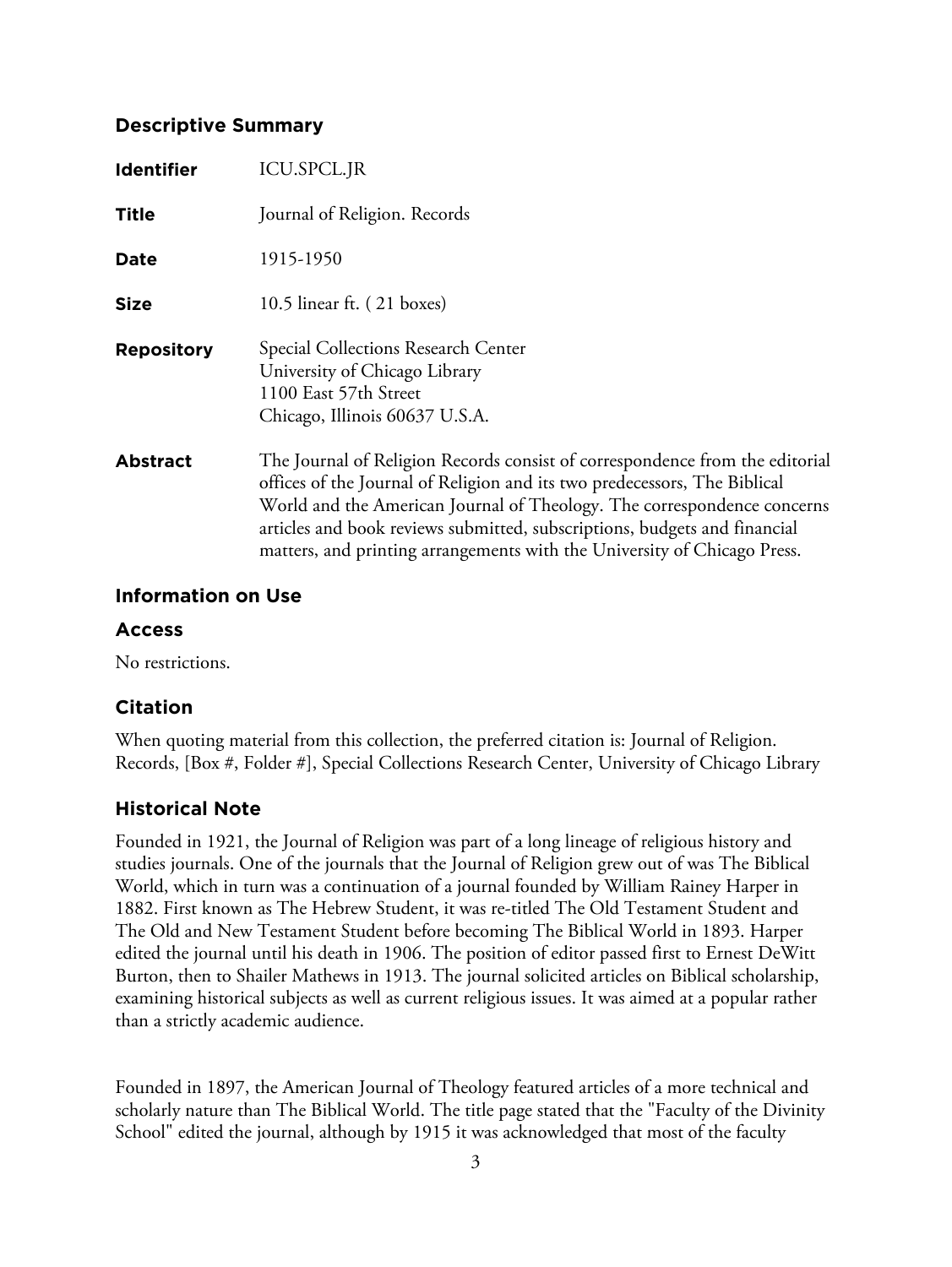members were not directly involved in its production. The journal was reorganized in that year and two managing editors were named, Gerald B. Smith and Shirley Jackson Case, who served through 1920.

The Biblical World and the American Journal of Theology were each published by the Divinity School and managed by a single board of editors. Due to financial difficulties with both publications, it was decided to merge them under a new title, the Journal of Religion, which appeared beginning in 1921 with Gerald Smith as editor. Although intended to combine the features of its two predecessors, the new journal increasingly emphasized the scholarly side of theological studies.

Smith served as editor until 1926, when he was replaced by Shirley J. Case. Upon Case's retirement from the University in 1939, the editorship was given to John Knox (1939

## **Scope Note**

The Journal of Religion Records consist of correspondence from the editorial offices of the Journal of Religion and its two predecessors, The Biblical World and the American Journal of Theology. The correspondence concerns articles and book reviews submitted, subscriptions, budgets and financial matters, and printing arrangements with the University of Chicago Press

The collection is divided into three series: Series I: The Biblical World Correspondence; Series II: American Journal of Theology Correspondence; and Series III: Journal of Religion Correspondence.

## **Related Resources**

The following related resources are located in the Department of Special Collections:

http://www.lib.uchicago.edu/e/spcl/select.html

## **Subject Headings**

- Knox, John, 1900-
- McNeill, John Thomas, 1885-
- Wilder, Amos Niven, 1895-
- Meland, Bernard Eugene, 1899-
- Nichols, James Hastings, 1915-
- Smith, Gerald Birney, 1868-1929.
- Case, Shirley Jackson, 1872-1947
- Mathews, Shailer, 1863-1941
- Biblical world
- Journal of religion
- American journal of theology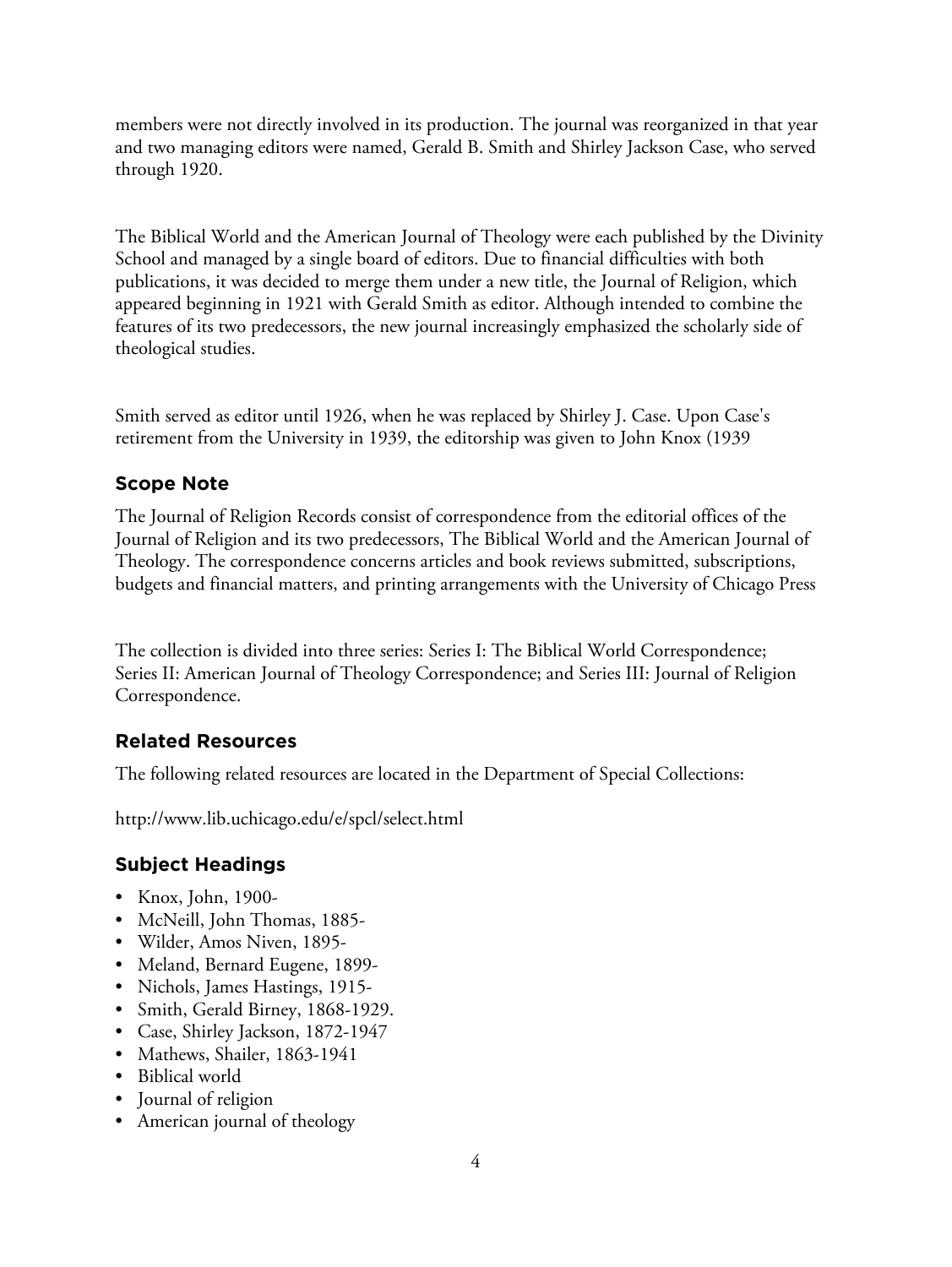- Theology-Periodicals
- Scholarly periodicals

## **INVENTORY**

#### **Series I: The Biblical World Correspondence**

**Box 1 Folder 1** 1915, A-B **Box 1 Folder 2** 1915, C-F **Box 1 Folder 3** 1915, G-J **Box 1 Folder 4** 1915, K-L **Box 1 Folder 5** 1915, M-O **Box 1 Folder 6** 1915, P-Q **Box 1 Folder 7** 1915, R-S **Box 1 Folder 8** 1915, T-Z **Box 1 Folder 9** 1916, A-B **Box 1 Folder 10** 1916, C-D **Box 1 Folder 11** 1916, E-G **Box 1 Folder 12** 1916, H-L **Box 2 Folder 1** 1916, M-O **Box 2**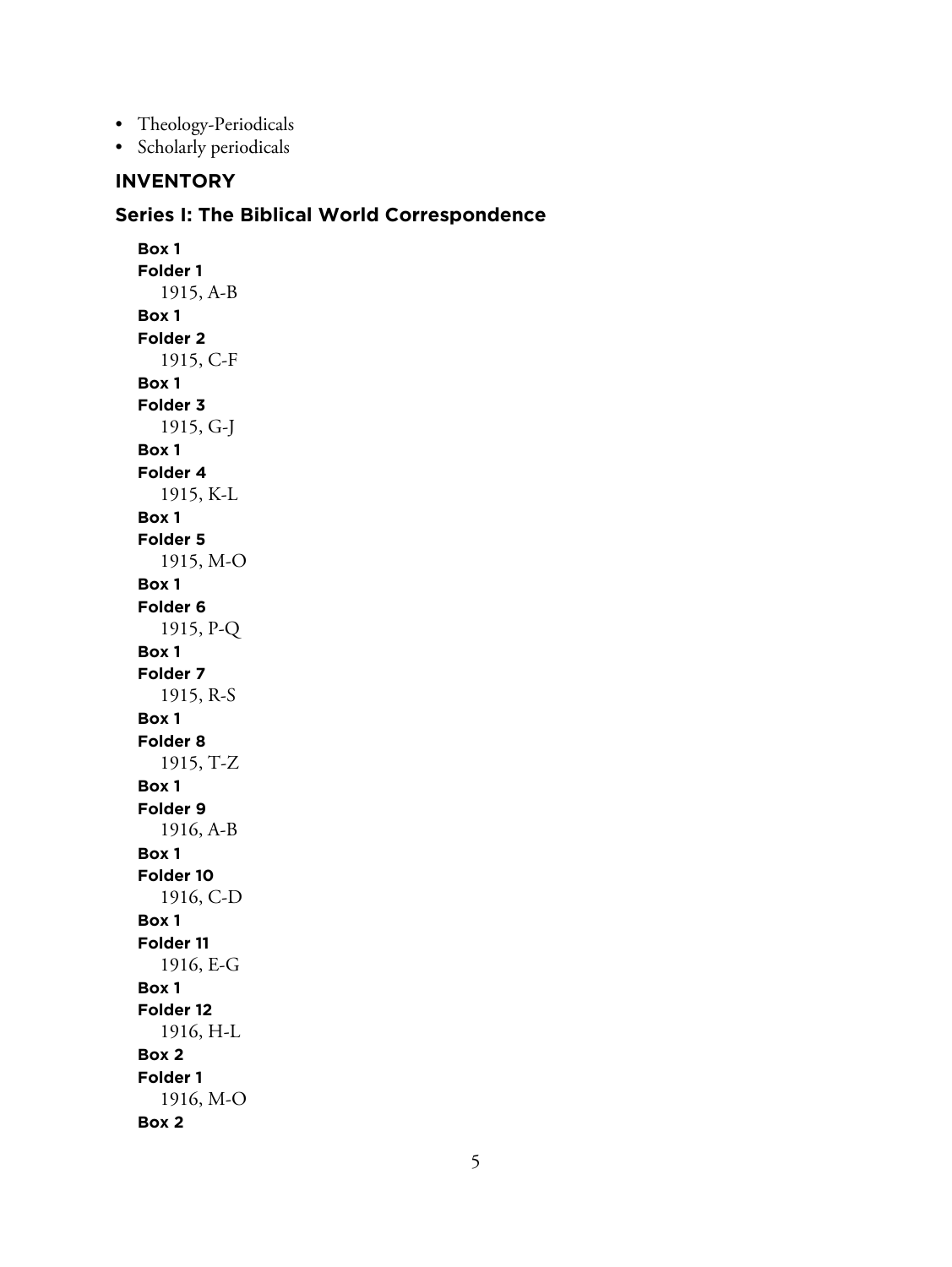**Folder 2** 1916, P-Q **Box 2 Folder 3** 1916, R-S **Box 2 Folder 4** 1916, T-Z **Box 2 Folder 5** 1917 - June 1918, A-B **Box 2 Folder 6** 1917 - June 1918, C-D **Box 2 Folder 7** 1917 - June 1918, E-G **Box 2 Folder 8** 1917 - June 1918, H-J **Box 2 Folder 9** 1917 - June 1918, K-L **Box 2 Folder 10** 1917 - June 1918, M-O **Box 3 Folder 1** 1917 - June 1918, P-Q **Box 3 Folder 2** 1917 - June 1918, R-S **Box 3 Folder 3** 1917 - June 1918, T-Z **Box 3 Folder 4** July 1918 - December 1919, A-B **Box 3 Folder 5** July 1918 - December 1919, C-D **Box 3 Folder 6** July 1918 - December 1919, E-G **Box 3 Folder 7**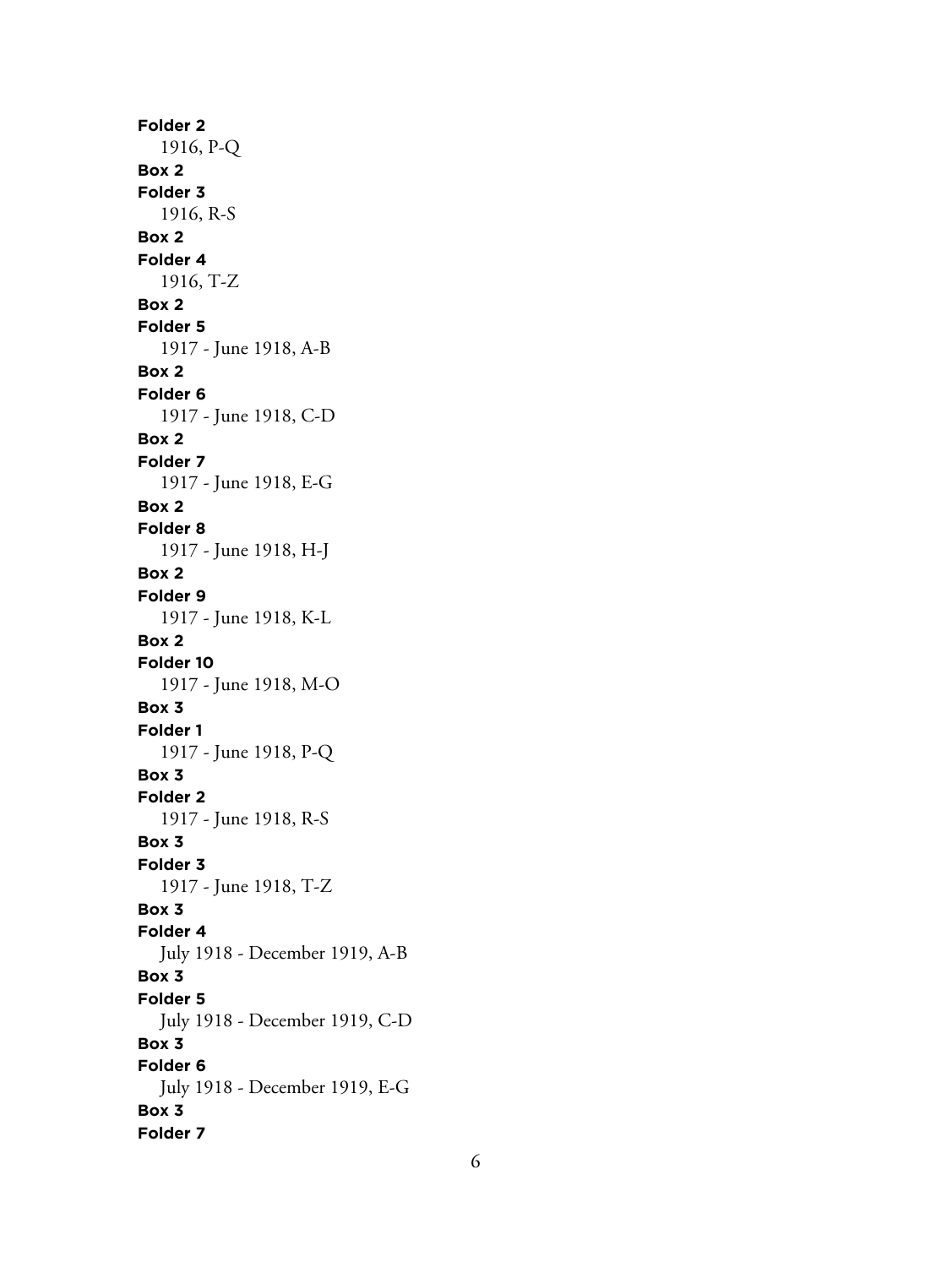July 1918 - December 1919, H-L **Box 3 Folder 8** July 1918 - December 1919, M-O **Box 3 Folder 9** July 1918 - December 1919, P-Q **Box 3 Folder 10** July 1918 - December 1919, R-S **Box 4 Folder 1** July 1918 - December 1919, T-Z **Box 4 Folder 2** 1920 - March 1921, A-B **Box 4 Folder 3** 1920 - March 1921, C-D **Box 4 Folder 4** 1920 - March 1921, E-G **Box 4 Folder 5** 1920 - March 1921, H-L **Box 4 Folder 6** 1920 - March 1921, M-O **Box 4 Folder 7** 1920 - March 1921, P-R **Box 4 Folder 8** 1920 - March 1921, S-Z **Series II: American Journal of Theology Correspondence**

**Box 4 Folder 9** November 1915 - February 1917, A-B **Box 4 Folder 10** November 1915 - February 1917, C-D **Box 4 Folder 11** November 1915 - February 1917, E-G **Box 4**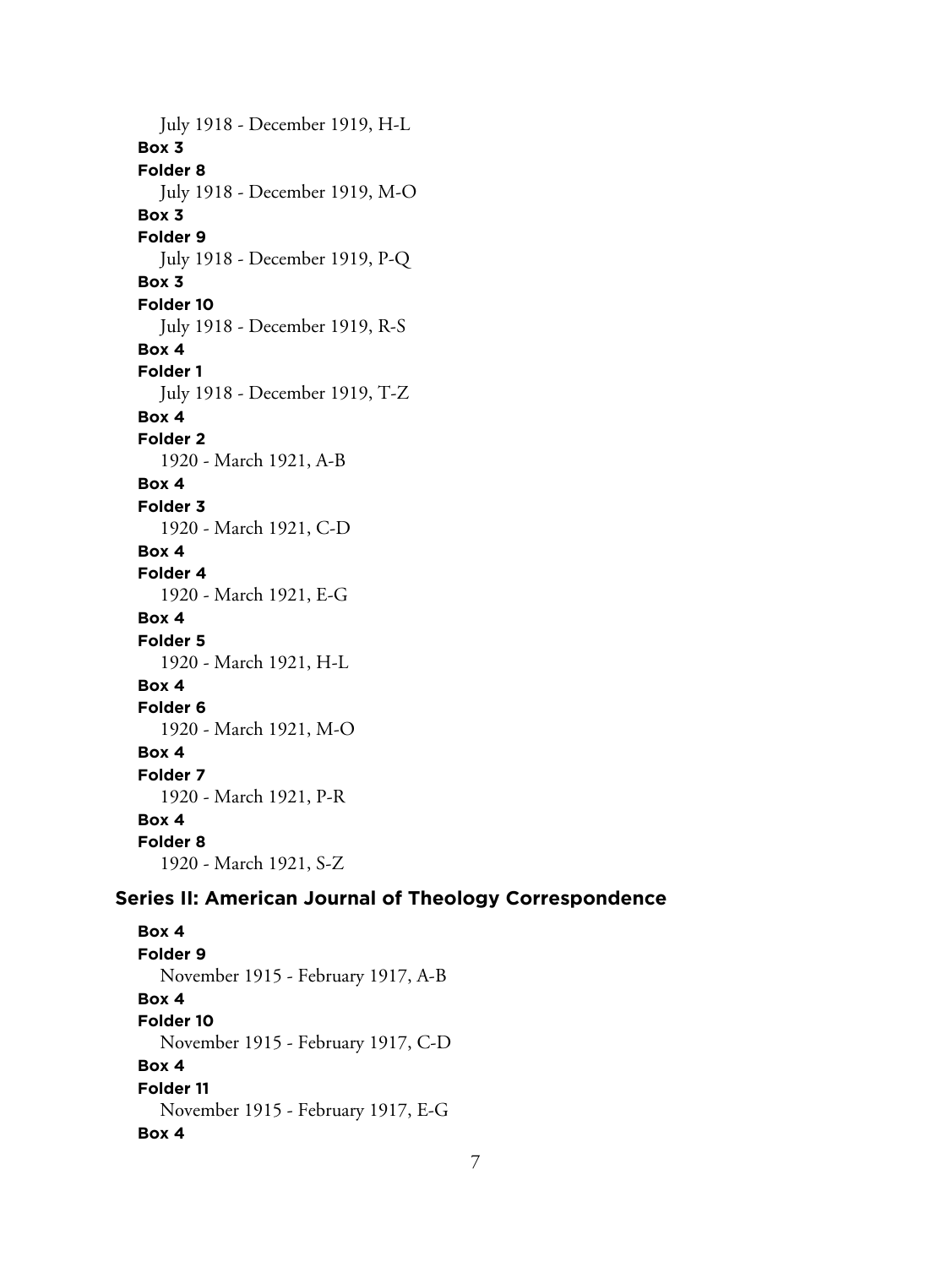**Folder 12** November 1915 - February 1917, H-L **Box 5 Folder 1** November 1915 - February 1917, M-O **Box 5 Folder 2** November 1915 - February 1917, P-Q **Box 5 Folder 3** November 1915 - February 1917, R-S **Box 5 Folder 4** November 1915 - February 1917, T-Z **Box 5 Folder 5** March 1917 - June 1918, A-B **Box 5 Folder 6** March 1917 - June 1918, C-F **Box 5 Folder 7** March 1917 - June 1918, G-L **Box 5 Folder 8** March 1917 - June 1918, M-O **Box 5 Folder 9** March 1917 - June 1918, P-R **Box 5 Folder 10** March 1917 - June 1918, S-Z **Box 6 Folder 1** July 1918 - 1919, A-B **Box 6 Folder 2** July 1918 - 1919, C-F **Box 6 Folder 3** July 1918 - 1919, G-J **Box 6 Folder 4** July 1918 - 1919, K-O **Box 6 Folder 5**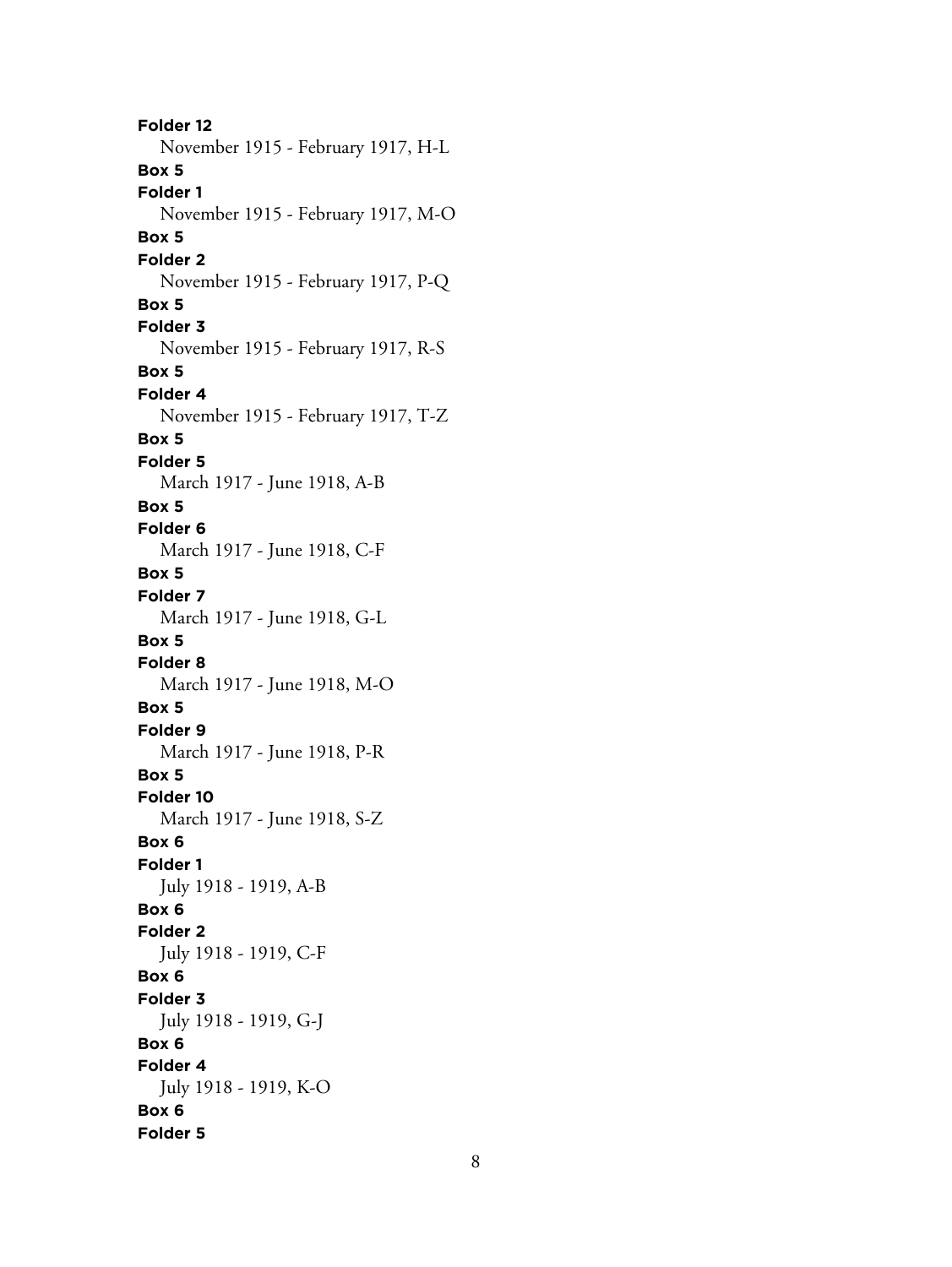## July 1918 - 1919, P-Q **Box 6 Folder 6** July 1918 - 1919, R-S **Box 6 Folder 7**

July 1918 - 1919, T-Z **Box 6 Folder 8** 1920 - March 1921, A-B **Box 6 Folder 9** 1920 - March 1921, C-F **Box 6 Folder 10** 1920 - March 1921, G-L **Box 6 Folder 11** 1920 - March 1921, M-O **Box 6 Folder 12** 1920 - March 1921, P-R **Box 7 Folder 1**

1920 - March 1921, S-Z

## **Series III: Journal of Religion Correspondence**

**Box 7 Folder 2** August 1920 - May 1921, A-B **Box 7 Folder 3** August 1920 - May 1921, C-D **Box 7 Folder 4** August 1920 - May 1921, E-G **Box 7 Folder 5** August 1920 - May 1921, H-J **Box 7 Folder 6** August 1920 - May 1921, K-M **Box 7 Folder 7** August 1920 - May 1921, N-Q **Box 7**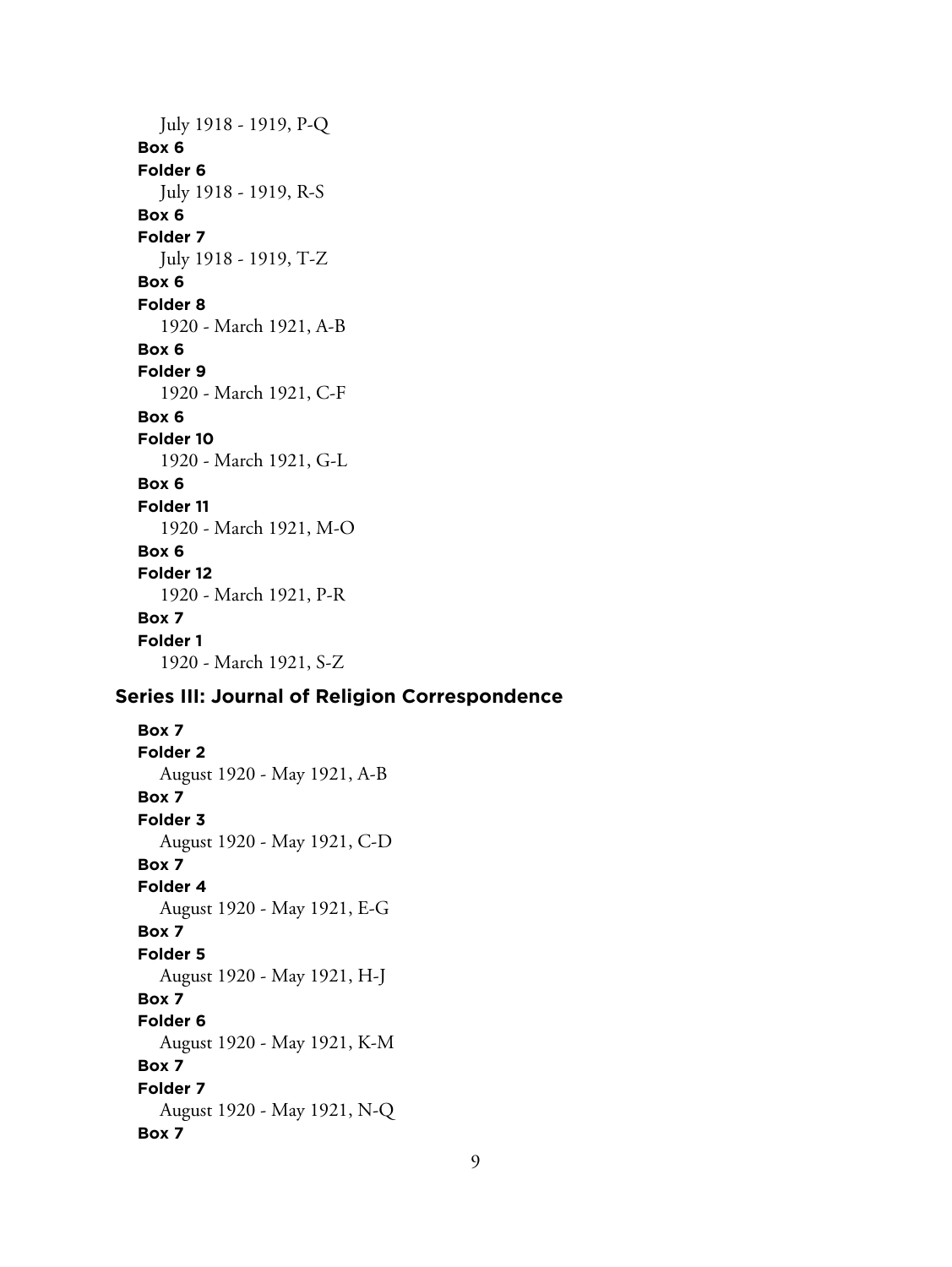**Folder 8** August 1920 - May 1921, R-S **Box 7 Folder 9** August 1920 - May 1921, T-Z **Box 7 Folder 10** Financial file, 1921-1925 **Box 7 Folder 11** June 1921 - June 1922, A-B **Box 8 Folder 1** June 1921 - June 1922, C **Box 8 Folder 2** June 1921 - June 1922, D-G **Box 8 Folder 3** June 1921 - June 1922, H-J **Box 8 Folder 4** June 1921 - June 1922, K-L **Box 8 Folder 5** June 1921 - June 1922, M-O **Box 8 Folder 6** June 1921 - June 1922, P-R **Box 8 Folder 7** June 1921 - June 1922, S **Box 8 Folder 8** June 1921 - June 1922, T-Z **Box 8 Folder 9** July 1922 - October 1923, A-B **Box 8 Folder 10** July 1922 - October 1923, C-D **Box 8 Folder 11** July 1922 - October 1923, E-G **Box 9 Folder 1**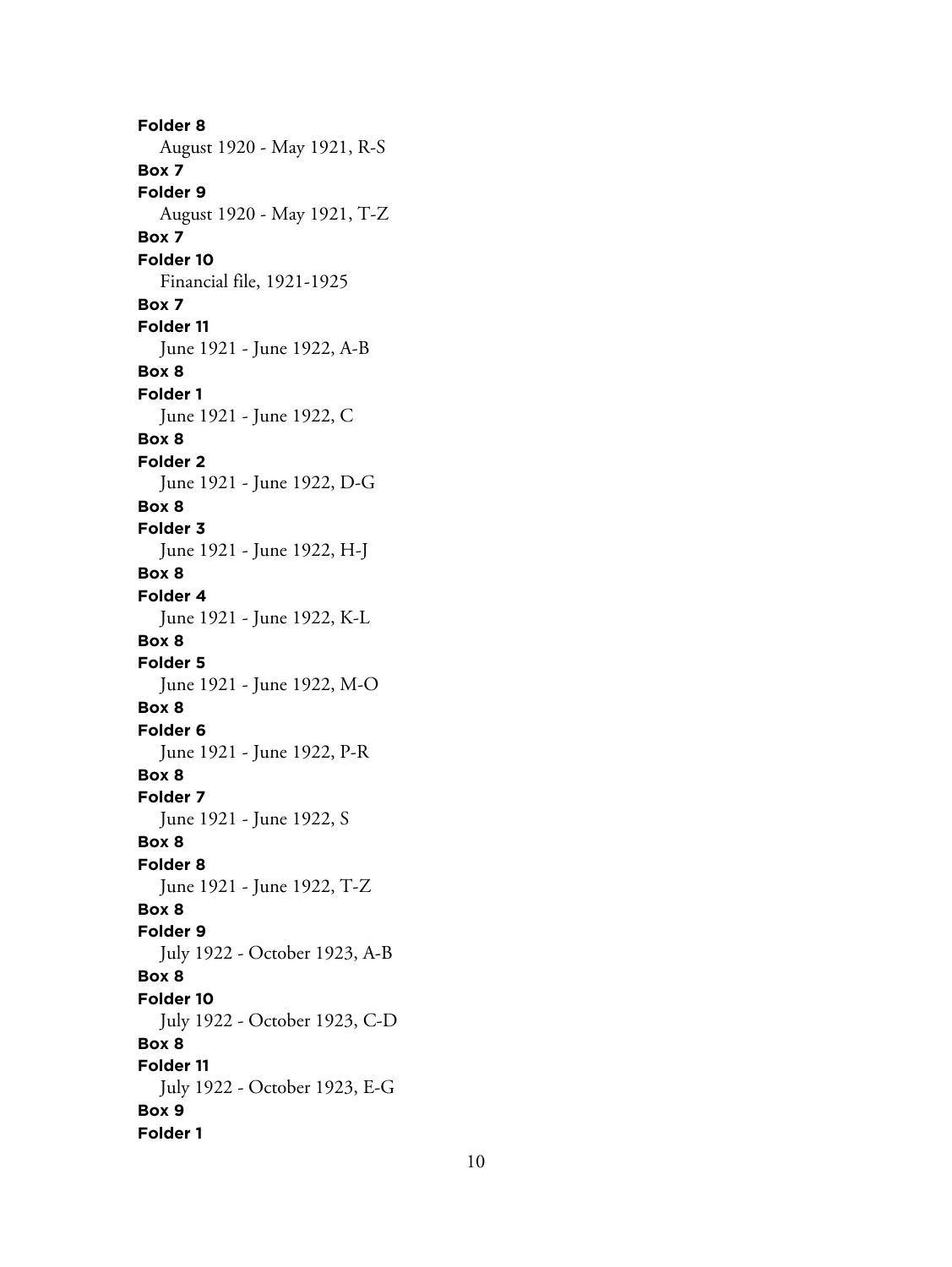July 1922 - October 1923, H-J **Box 9 Folder 2** July 1922 - October 1923, K-L **Box 9 Folder 3** July 1922 - October 1923, M-O **Box 9 Folder 4** July 1922 - October 1923, P-R **Box 9 Folder 5** July 1922 - October 1923, S **Box 9 Folder 6** July 1922 - October 1923, T-Z **Box 9 Folder 7** November 1923 - December 1924, A-B **Box 9 Folder 8** November 1923 - December 1924, C-D **Box 9 Folder 9** November 1923 - December 1924, E-G **Box 9 Folder 10** November 1923 - December 1924, H-J **Box 9 Folder 11** November 1923 - December 1924, K-M **Box 9 Folder 12** November 1923 - December 1924, N-R **Box 9 Folder 13** November 1923 - December 1924, S **Box 10 Folder 1** November 1923 - December 1924, T-Z **Box 10 Folder 2** January - October 1925, A-B **Box 10 Folder 3** January - October 1925, C-F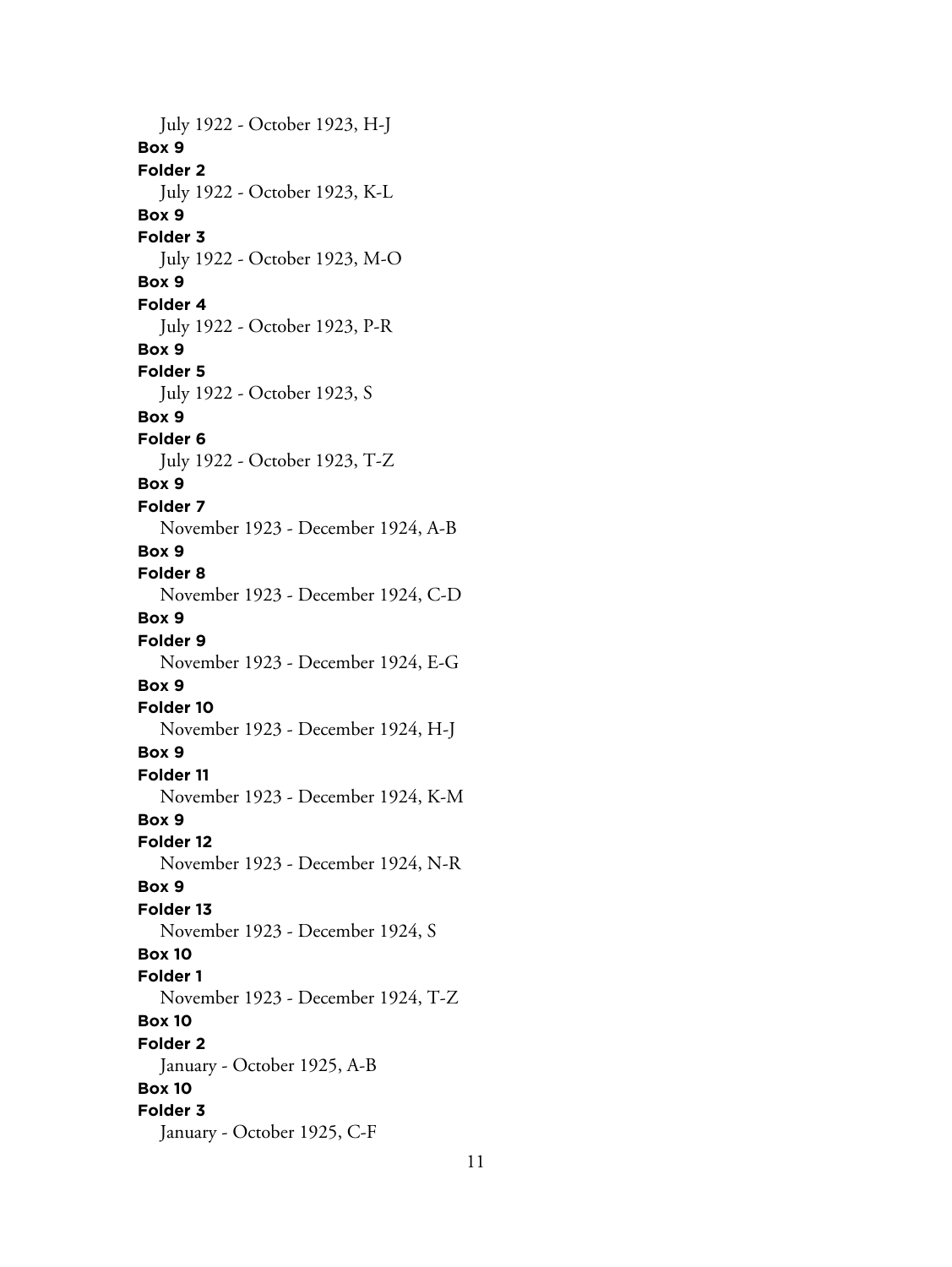**Box 10 Folder 4** January - October 1925, G-J **Box 10 Folder 5** January - October 1925, K-M **Box 10 Folder 6** January - October 1925, N-R **Box 10 Folder 7** January - October 1925, S **Box 10 Folder 8** January - October 1925, T-Z **Box 10 Folder 9** November 1925 - December 1926, A-B **Box 10 Folder 10** November 1925 - December 1926, C-D **Box 10 Folder 11** November 1925 - December 1926, E-G **Box 10 Folder 12** November 1925 - December 1926, H-L **Box 10 Folder 13** November 1925 - December 1926, M-O **Box 11 Folder 1** November 1925 - December 1926, P-R **Box 11 Folder 2** November 1925 - December 1926, S **Box 11 Folder 3** November 1925 - December 1926, T-Z **Box 11 Folder 4** Financial file, 1927-1928 **Box 11 Folder 5** January 1927 - February 1928, A-B **Box 11**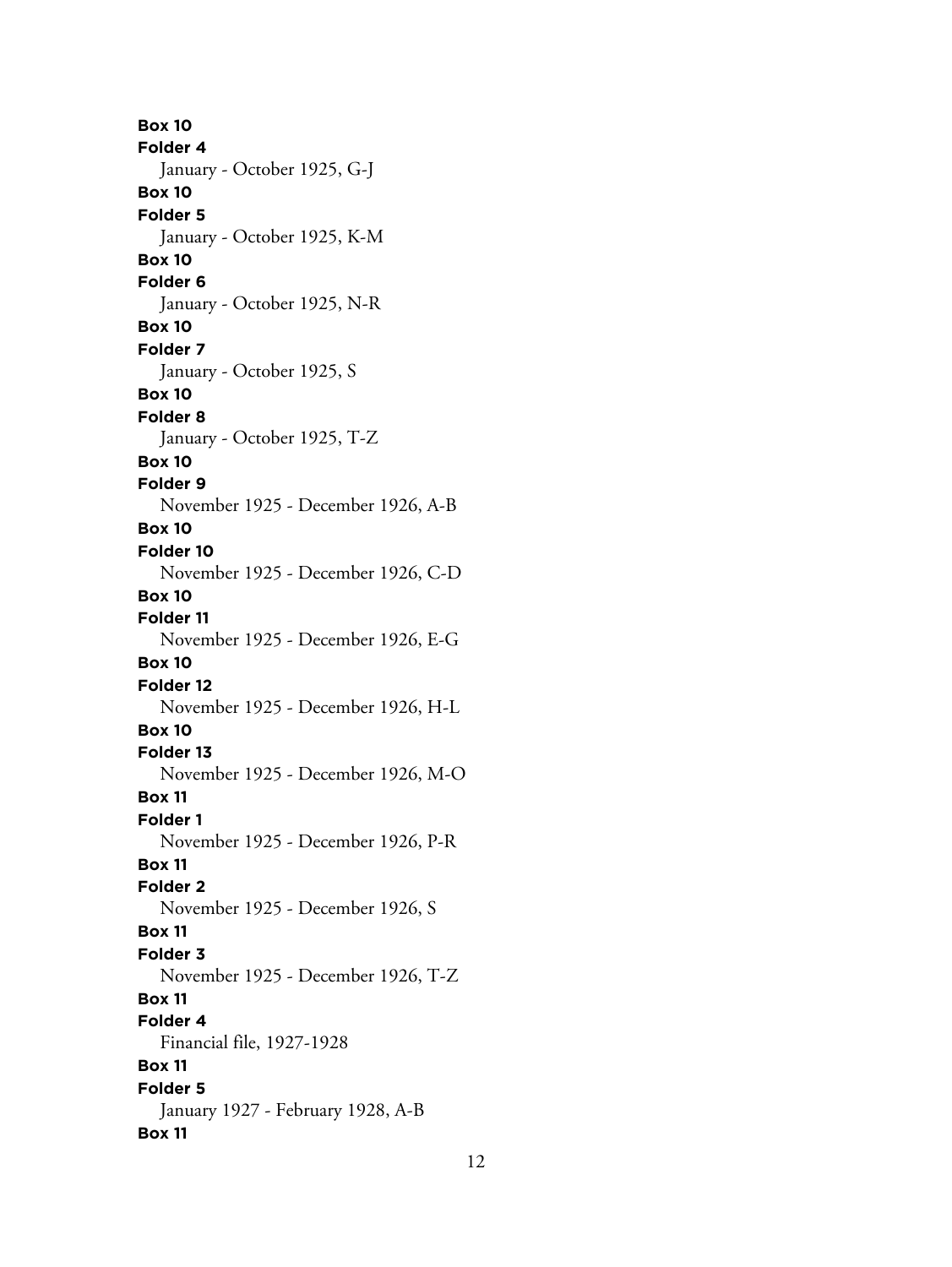**Folder 6** January 1927 - February 1928, C-D **Box 11 Folder 7** January 1927 - February 1928, E-G **Box 11 Folder 8** January 1927 - February 1928, H-J **Box 11 Folder 9** January 1927 - February 1928, K-L **Box 11 Folder 10** January 1927 - February 1928, M-O **Box 11 Folder 11** January 1927 - February 1928, P-R **Box 11 Folder 12** January 1927 - February 1928, S-Z **Box 11 Folder 13** March 1928 - December 1929, A **Box 12 Folder 1** March 1928 - December 1929, B **Box 12 Folder 2** March 1928 - December 1929, C **Box 12 Folder 3** March 1928 - December 1929, D **Box 12 Folder 4** March 1928 - December 1929, E-F **Box 12 Folder 5** March 1928 - December 1929, G **Box 12 Folder 6** March 1928 - December 1929, H-J **Box 12 Folder 7** March 1928 - December 1929, K-L **Box 12 Folder 8**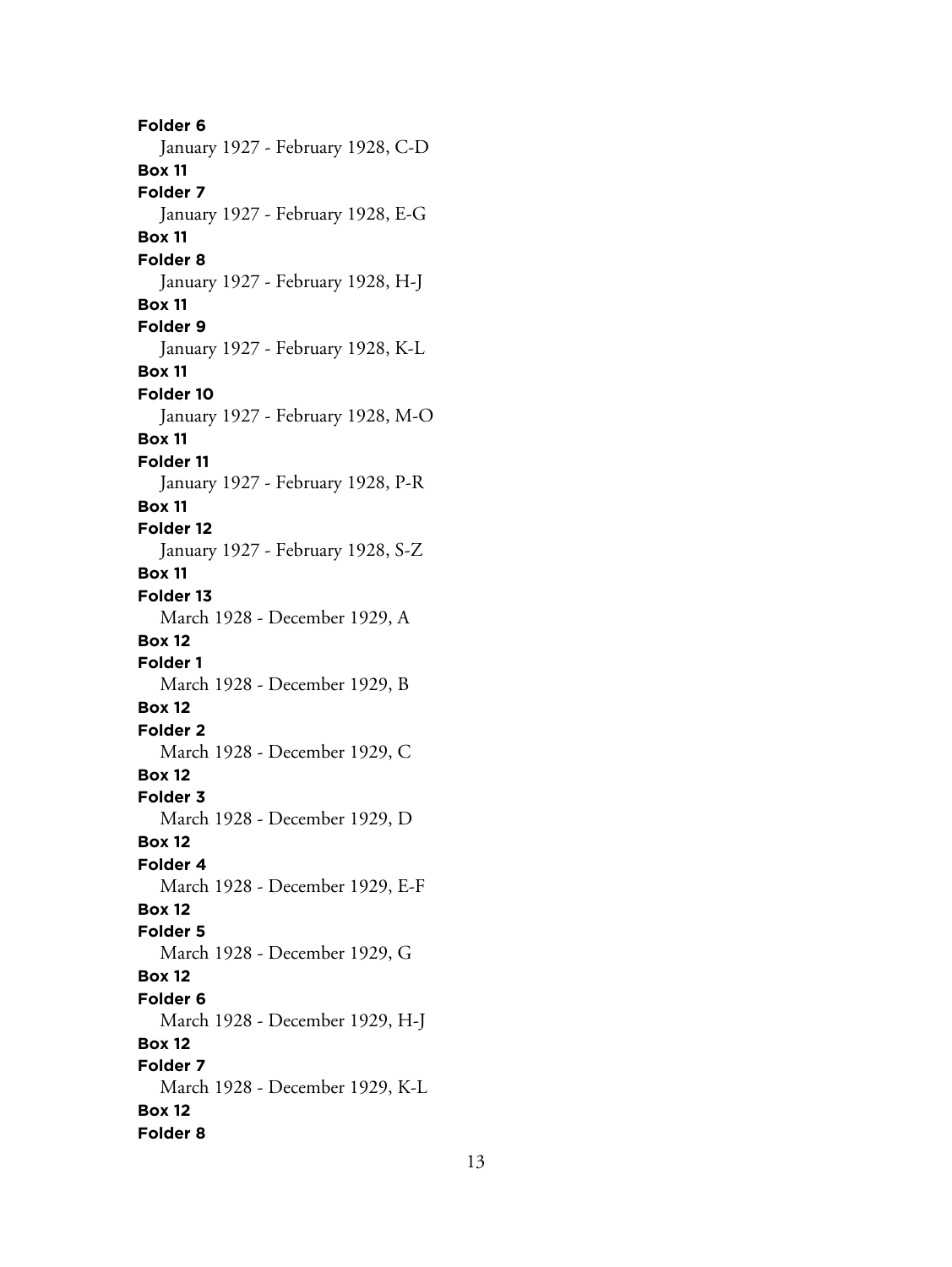March 1928 - December 1929, M **Box 12 Folder 9** March 1928 - December 1929, N-Q **Box 12 Folder 10** March 1928 - December 1929, R **Box 12 Folder 11** March 1928 - December 1929, S **Box 13 Folder 1** March 1928 - December 1929, T-Z **Box 13 Folder 2** 1930, A-B **Box 13 Folder 3** 1930, C **Box 13 Folder 4** 1930, D **Box 13 Folder 5** 1930, E-F **Box 13 Folder 6** 1930, G-J **Box 13 Folder 7** 1930, K-L **Box 13 Folder 8** 1930, M **Box 13 Folder 9** 1930, N-Q **Box 13 Folder 10** 1930, R-S **Box 14 Folder 1** 1930, T-Z **Box 14 Folder 2** 1931, A-B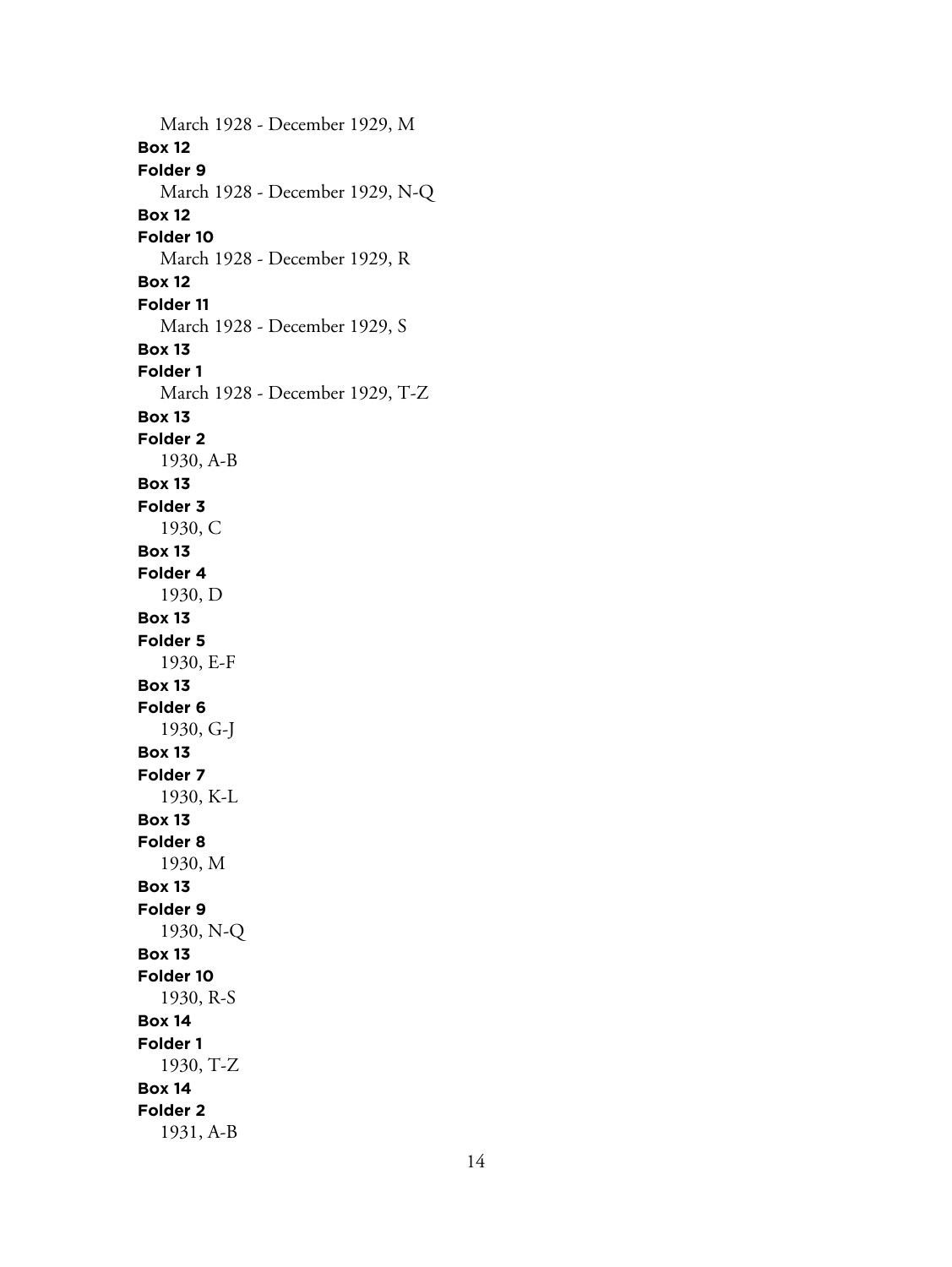**Box 14 Folder 3** 1931, C-D **Box 14 Folder 4** 1931, E-G **Box 14 Folder 5** 1931, H-J **Box 14 Folder 6** 1931, K-M **Box 14 Folder 7** 1931, N-R **Box 14 Folder 8** 1931, S **Box 14 Folder 9** 1931, T-Z **Box 14 Folder 10** 1932, A-B **Box 15 Folder 1** 1932, C-D **Box 15 Folder 2** 1932, E-G **Box 15 Folder 3** 1932, H-J **Box 15 Folder 4** 1932, K-M **Box 15 Folder 5** 1932, N-R **Box 15 Folder 6** 1932, S-Z **Box 15 Folder 7** 1933, A-B **Box 15**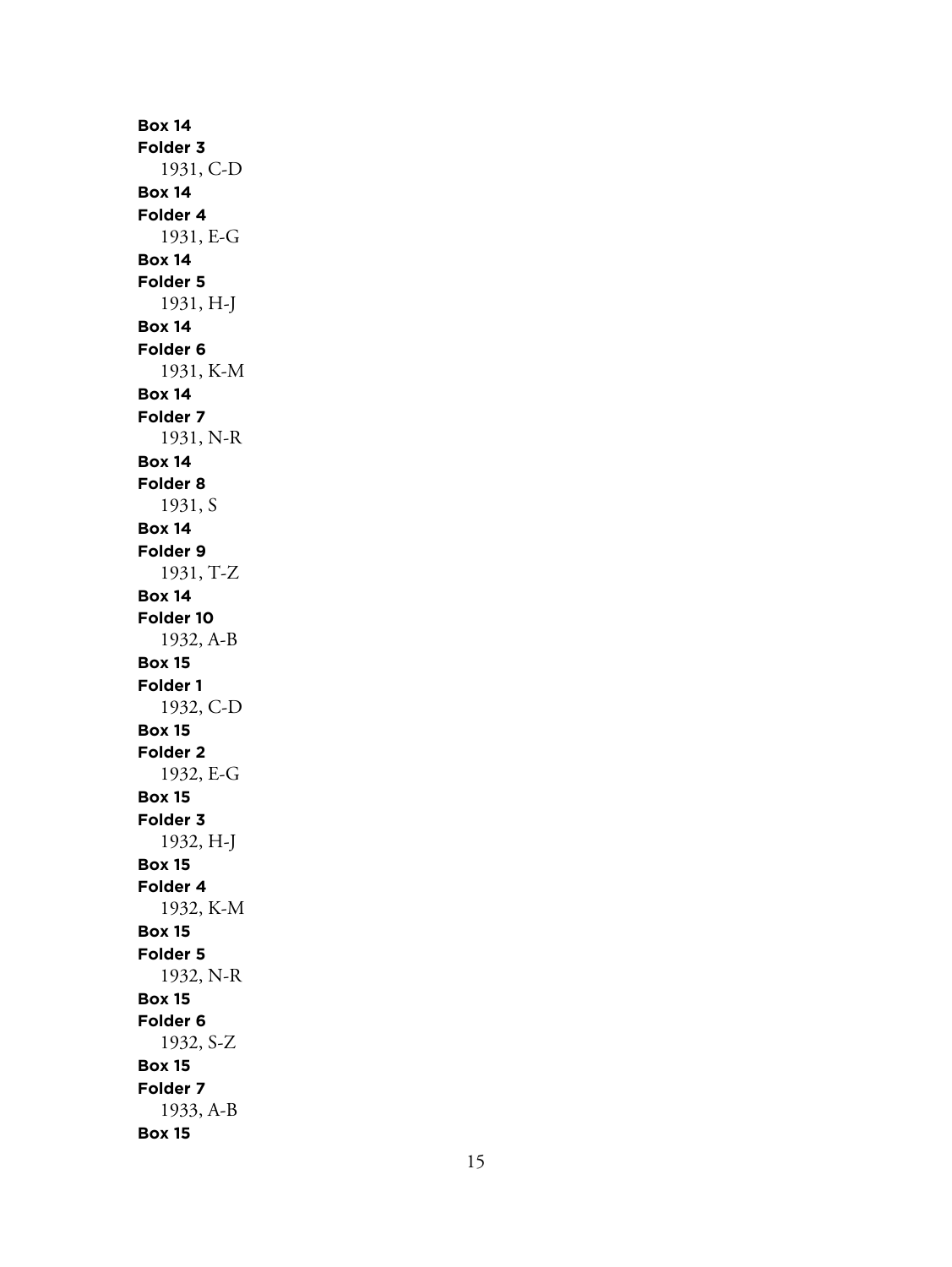**Folder 8** 1933, C-D **Box 15 Folder 9** 1933, E-J **Box 15 Folder 10** 1933, K-M **Box 16 Folder 1** 1933, N-R **Box 16 Folder 2** 1933, S-Z **Box 16 Folder 3** 1934, A-C **Box 16 Folder 4** 1934, D-J **Box 16 Folder 5** 1934, K-Q **Box 16 Folder 6** 1934, R-S **Box 16 Folder 7** 1934, T-Z **Box 16 Folder 8** 1935, A-C **Box 16 Folder 9** 1935, D-J **Box 16 Folder 10** 1935, K-M **Box 16 Folder 11** 1935, N-R **Box 17 Folder 1** 1935, S-Z **Box 17 Folder 2**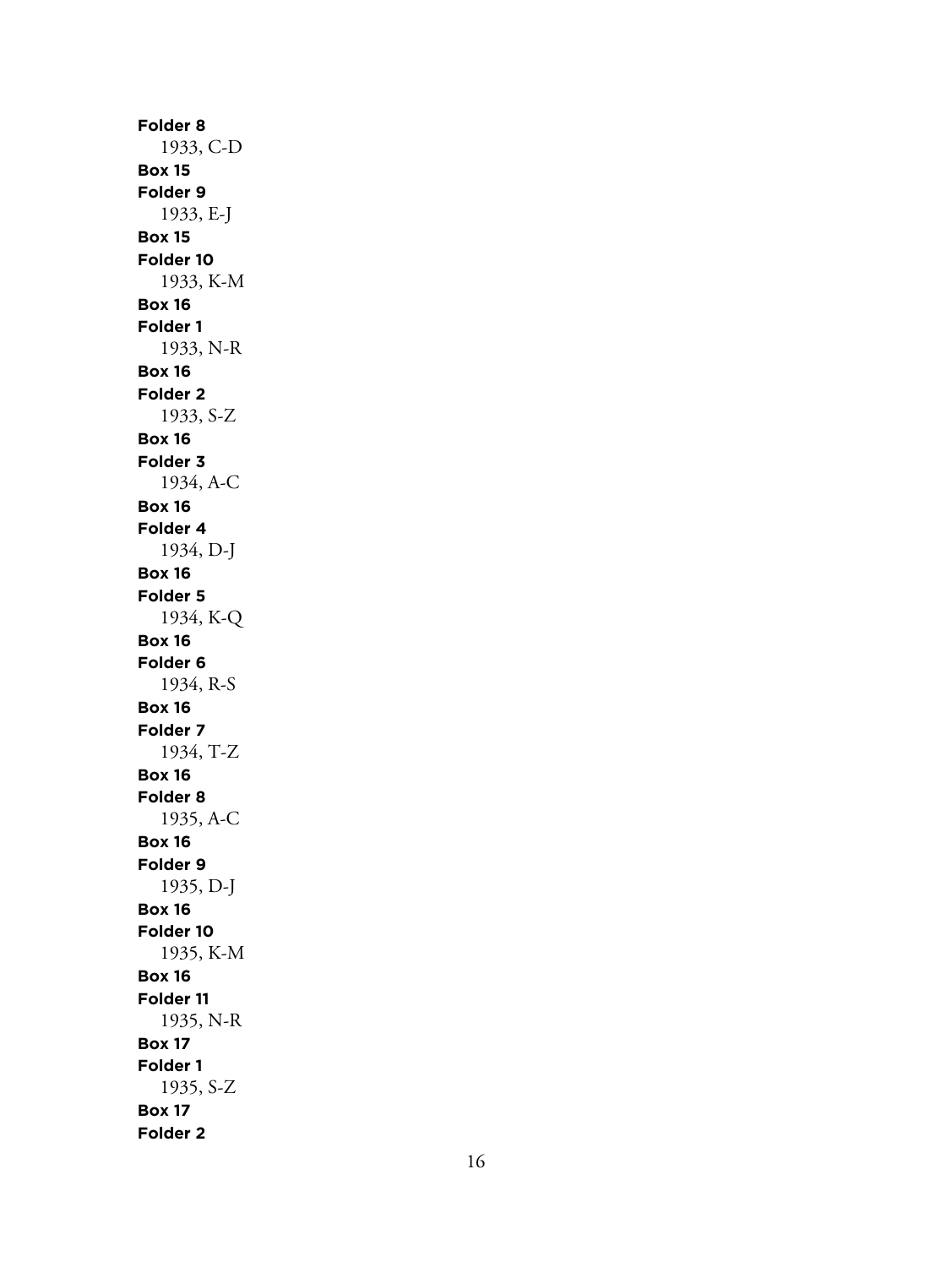1936, A-C **Box 17 Folder 3** 1936, D-J **Box 17 Folder 4** 1936, K-R **Box 17 Folder 5** 1936, S-Z **Box 17 Folder 6** 1937, A **Box 17 Folder 7** 1937, B **Box 17 Folder 8** 1937, C-D **Box 17 Folder 9** 1937, E-J **Box 17 Folder 10** 1937, K-O **Box 17 Folder 11** 1937, P-R **Box 18 Folder 1** 1937, S-Z **Box 18 Folder 2** 1938, A **Box 18 Folder 3** 1938, B **Box 18 Folder 4** 1938, C-F **Box 18 Folder 5** 1938, G-L **Box 18 Folder 6** 1938, M-O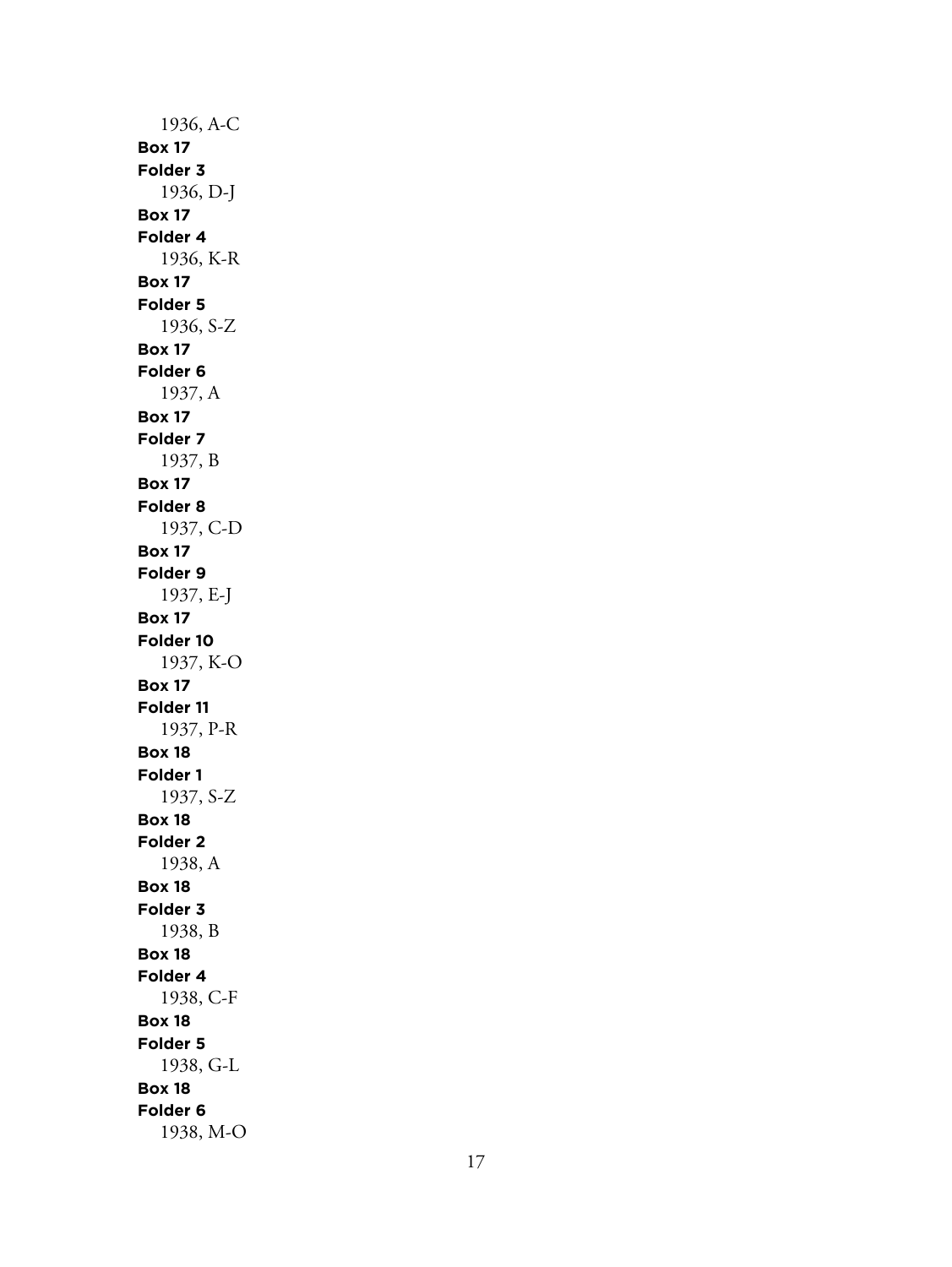**Box 18 Folder 7** 1938, P-Q **Box 18 Folder 8** 1938, R-S **Box 18 Folder 9** 1938, T-Z **Box 18 Folder 10** 1939, A-C **Box 18 Folder 11** 1939, Case memorial volume **Box 19 Folder 1** 1939, D-F **Box 19 Folder 2** 1939, G **Box 19 Folder 3** 1939, H-L **Box 19 Folder 4** 1939, M-O **Box 19 Folder 5** 1939, P-R **Box 19 Folder 6** 1939, Publishers **Box 19 Folder 7** 1939, S **Box 19 Folder 8** 1939, T-Z **Box 19 Folder 9** 1944-1945, A-B **Box 19 Folder 10** 1944-1945, C **Box 19**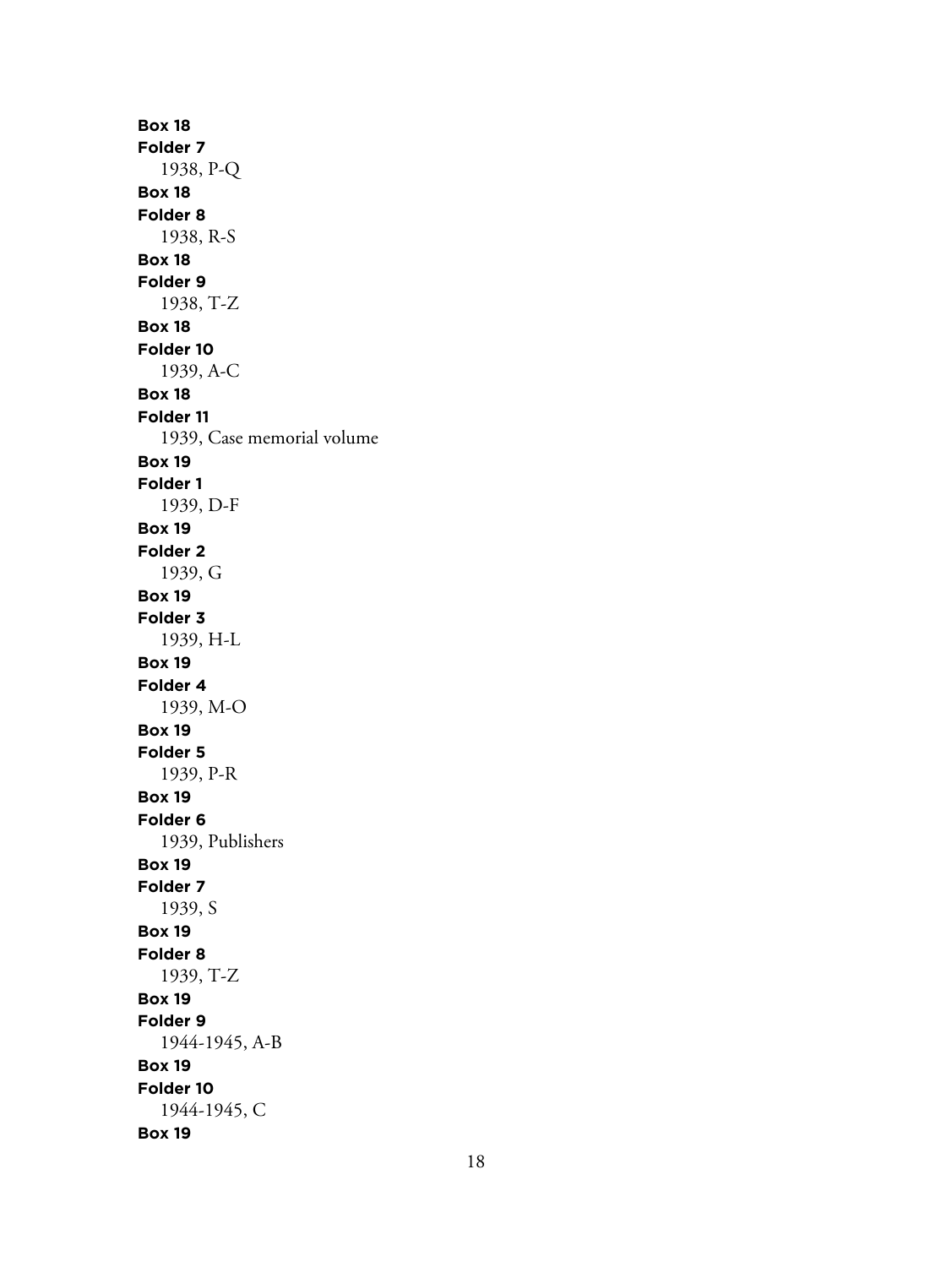**Folder 11** 1944-1945, D-F **Box 20 Folder 1** 1944-1945, G-J **Box 20 Folder 2** 1944-1945, K-L **Box 20 Folder 3** 1944-1945, M-O **Box 20 Folder 4** 1944-1945, P-S **Box 20 Folder 5** 1944-1945, T-Z **Box 20 Folder 6** 1946, A-B **Box 20 Folder 7** 1946, C-F **Box 20 Folder 8** 1946, G-J **Box 20 Folder 9** 1946, K-L **Box 20 Folder 10** 1946, M-R **Box 20 Folder 11** 1946, S-Z **Box 21 Folder 1** 1947, A-C **Box 21 Folder 2** 1947, D-G **Box 21 Folder 3** 1947, H-L **Box 21 Folder 4**